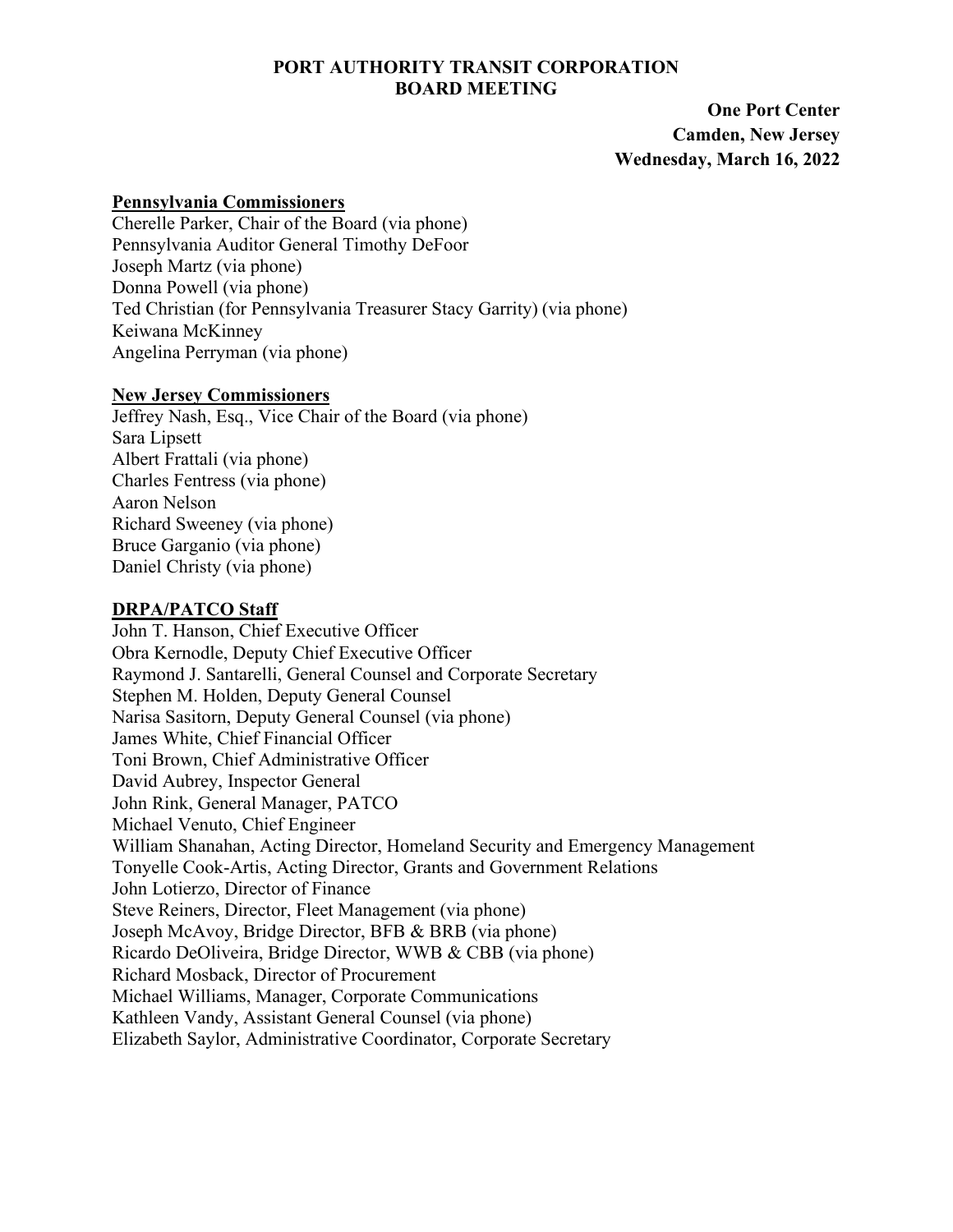## **Others Present**

Jamera Sirmans, Associate Counsel, New Jersey Governor's Authorities Unit Alan Kessler, PA Counsel, Duane Morris, LLP Christopher Gibson, Archer & Greiner, P.C. Hayden Rigo, Deputy Chief of Staff, Pennsylvania Auditor General

## **OPEN SESSION**

## **Roll Call**

Chairwoman Parker called the meeting to order at 9:55 a.m. and asked that the Corporate Secretary call the roll. The following Commissioners were present, constituting a quorum: Chairwoman Parker, Vice Chairman Nash, Powell, Fentress, Auditor General DeFoor, Sweeney, Christian, Perryman, Frattali, Lipsett, Nelson, McKinney, Martz, Christy and Garganio.

### **Public Comment**

Corporate Secretary Santarelli reported that there is no public comment.

### **Report of the General Manager**

PATCO General Manager Rink stated that his report stood as previously submitted. Commissioner Fentress moved to approve the General Manager's Report and Commissioner Garganio seconded the motion. There were no questions or comments. All Commissioners in attendance voted in the affirmative to approve the General Manager's Report. The motion carried.

#### **Approval of the February 16, 2022 PATCO Board Meeting Minutes**

Chairwoman Parker stated that the Minutes of the February 16, 2022 PATCO Board Meeting were previously provided to the Governors of New Jersey and Pennsylvania and to the PATCO Commissioners. Commissioner Sweeney moved to approve the Minutes and Commissioner Powell seconded the motion. There were no comments on or corrections to the Minutes. All Commissioners in attendance voted in the affirmative to approve the Minutes as submitted. The motion carried.

# **Receipt and Filing of the List of Previously Approved Payments and Purchase Orders and Contracts covering the Month of February 2022.**

Chairwoman Parker stated that the List of Previously Approved Payments and List of Previously Approved Purchase Orders and Contracts covering the month for February 2022, were previously provided to all Commissioners. Commissioner Fentress moved to receive and file the lists and Auditor General DeFoor seconded the motion. There were no questions or comments. All Commissioners in attendance voted in the affirmative. The motion carried.

#### **Approval of Balance Sheet and Equity Statement dated December 31, 2021.**

Chairwoman Parker stated that the Balance Sheet and Equity Statement dated December 31, 2021, were previously provided to all Commissioners. Commissioner Martz moved to receive and file the Balance Sheet and Equity Statement and Commissioner Christy seconded the motion. There were no questions or comments. All Commissioners in attendance voted in the affirmative. The motion carried.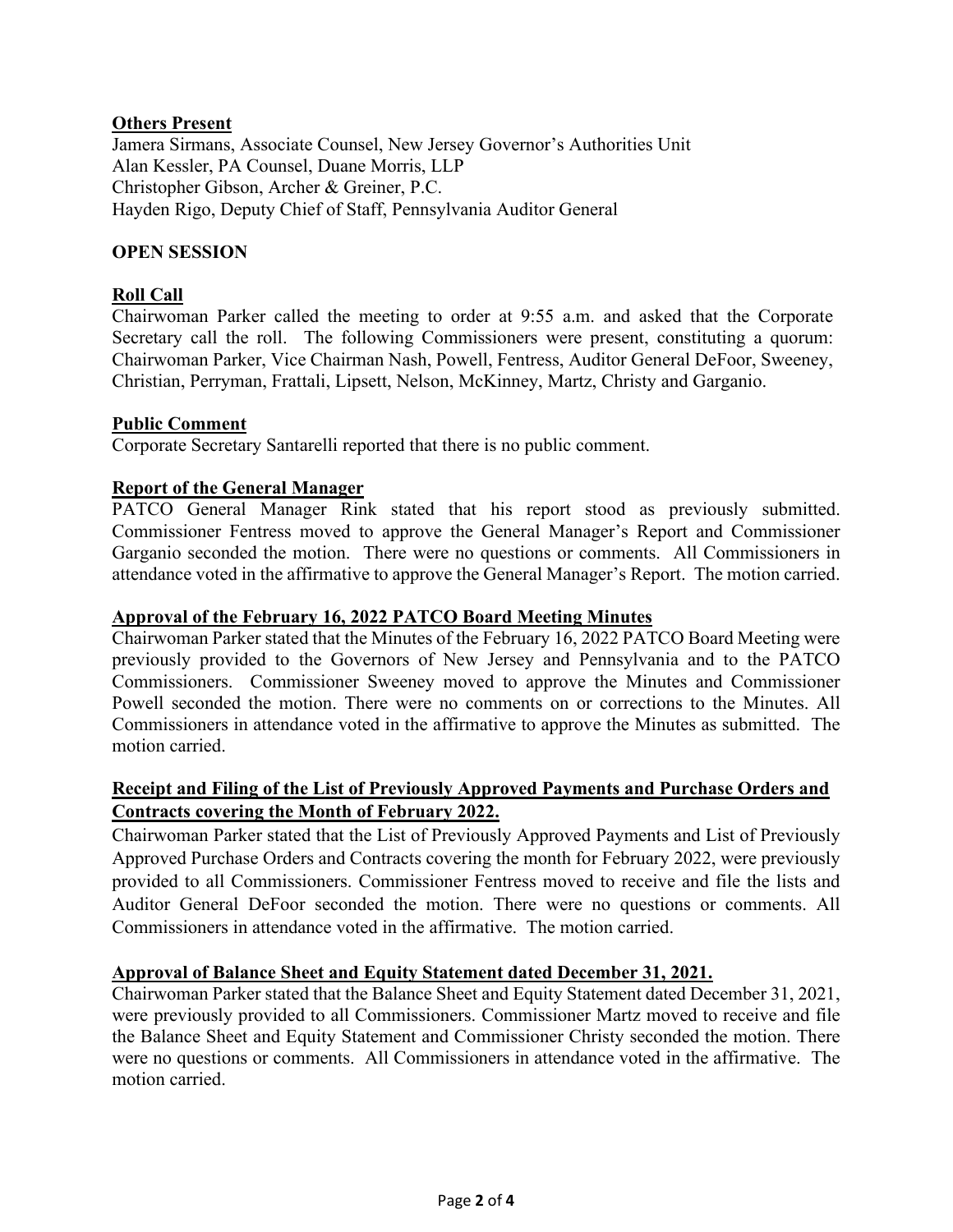## **Approval of Operations and Maintenance Committee Meeting Minutes of March 1, 2022**

Chairwoman Parker stated that the Minutes of the March 1, 2022 Operations and Maintenance Committee Meeting were previously provided to all Commissioners. There were no comments or corrections. Commissioner Fentress moved to approve the Minutes and Commissioner Nelson seconded the motion. All Commissioners in attendance voted in the affirmative to approve the Minutes as submitted. The motion carried.

## **Adoption of Resolutions Approved by the Operations and Maintenance Committee on March 1, 2022**

Chairwoman Parker stated that there were two (2) Resolutions from the March 1, 2022 Operations & Maintenance Committee Meeting for consideration:

### **PATCO-22-007 SCADA-CTC Office System Software and Hardware Support.**

PATCO General Manager Rink presented Summary Statement and Resolution No. PATCO-22- 007 seeking Board authorization for staff to enter into an agreement with B&C Transit, Inc. to provide SCADA-CTC office system software and hardware support services, in an amount not to exceed \$800.000.00 for a period of five (5) years. Chairwoman Parker inquired whether Commissioners had any questions for staff concerning the Resolution. There were no questions. Commissioner McKinney moved to adopt Resolution No. PATCO-22-007 and Commissioner Perryman seconded the motion. All Commissioners in attendance voted in the affirmative to adopt the Resolution. The motion carried and the Board adopted the Resolution.

### **PATCO-22-008 Woodcrest Station Shredding Event - 2022.**

PATCO General Manager Rink presented Summary Statement and Resolution No. PATCO-22- 008 seeking Board authorization to permit Camden County to hold a shredding event at PATCO's Woodcrest Station parking lot on June 4, 2022. All DRPA/PATCO expenses incurred to provide support services will be reimbursed by Camden County, in an amount not to exceed \$2,000.00. Chairwoman Parker inquired whether Commissioners had any questions for staff concerning the Resolution. There were no questions. Auditor General DeFoor moved to adopt Resolution No. PATCO-22-008 and Commissioner Nelson seconded the motion. Vice Chairman Nash abstained from the vote. All other Commissioners in attendance voted in the affirmative to adopt the Resolution. The motion carried and the Board adopted the Resolution. Chairwoman Parker stated for the record that she is happy to hear that we are providing support services for this event.

### **Approval of Finance Committee Meeting Minutes of March 2, 2022**

Chairwoman Parker stated that the Minutes of the March 2, 2022 Finance Committee Meeting were previously provided to all Commissioners. There were no comments or corrections. Commissioner Sweeney moved to approve the Minutes and Auditor General DeFoor seconded the motion. All Commissioners in attendance voted in the affirmative to approve the Minutes as submitted. The motion carried.